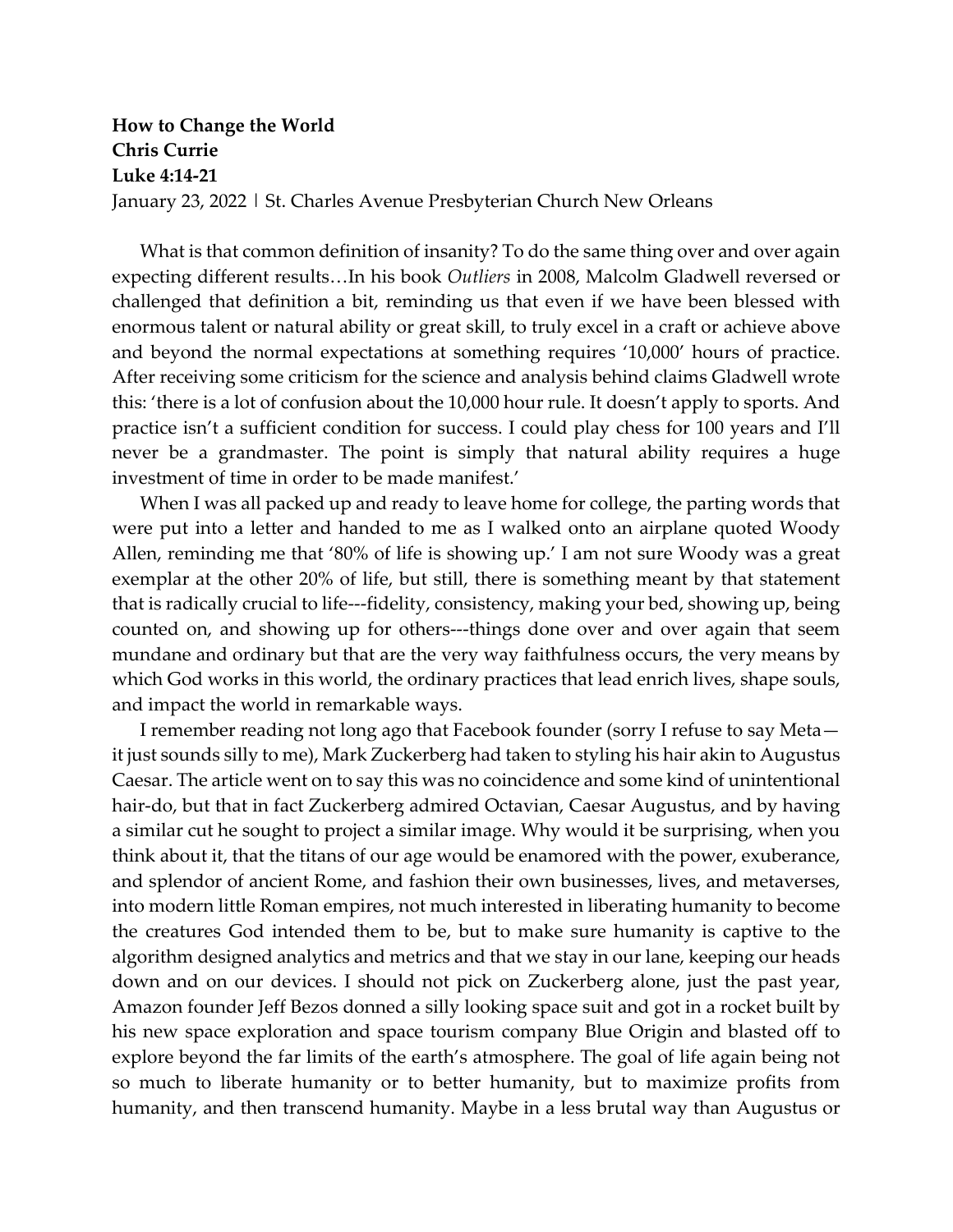Andrew Carnegie, but still pretty conventional power expansion. Though one could argue that Carnegie's great legacy may be the commitment to placing libraries throughout what was then the developing nation and it always amazes me to travel to a small nothing- special town in anywhere America and find a library that was given by Carnegie to give the gift of books and reading to a community and generations he would never meet. That's how you change the world though, right. You make a lot of money, you create a foundation, and you try to move the needle on health, on education, on poverty, on food insecurity, or some other strategic initiative. Or you rally around a cause, raise an army, and conquer more territory or dislodge the powerful or enact a rebellion. Or you invent a product that everyone must have and build your own empire.

Which makes who Jesus is, what Jesus does, and how Jesus goes about doing it even more mesmerizing, surprising, and unsettling to our conventional notions about enacting change. When I was a small child, I remember asking a parent who would listen to my barrage of questions, that I could find where my heart was in my body and I knew where my mind or brain was, but where exactly was my soul? Lanta Davis, professor of humanities and literature at Indiana Wesleyan University, reminds us that 'Christians of other times intentionally cultivated the imagination because they understood that we become what we behold,' and that our word 'character' 'comes from the Greek *kharakter*, a stamp that impresses an image. Medieval Christians compared the soul to a wax tablet' and that part of the point of showing up together in Christian community was soul formation, to shape our souls.[1](#page-1-0)

Maybe that is central to our mission too…not just to add members to our congregation (though certainly important, right Margaret Anne) or to perpetuate new generations of Presbyterians or to believe our main purpose is to address all the problems we see in society, but maybe our central mission is to help shape souls, to help all who darkens these doors to realize that we have a soul, and to invest our time and energy in the practice of shaping souls as part of the way we seek to serve Christ's mission and shape our world. It is always important, I think, not to lose sight of Martin Luther's observation that it is impossible not to worship something. That we humans are worshipping creatures. So if you want to take God out of the equation fine, but you are still going to worship something. Nature abhors a vacuum. And so do we. And if you wanted a short answer to why I believe participating in a Christian community matters, showing up matters, being in community together matters, it is because it reminds us that we have a soul and that to have a soul is to care about other people, to care about the important issues in our world, to care about stretching our minds and our resources and our understanding of what it means to follow Jesus Christ. It is to try, however stubbornly and haphazardly, to worship something beyond our own personal preferences. As much

<span id="page-1-0"></span><sup>1</sup> Lanta Davis, 'A Vandalized Imagination,' *The Christian* Century, 28.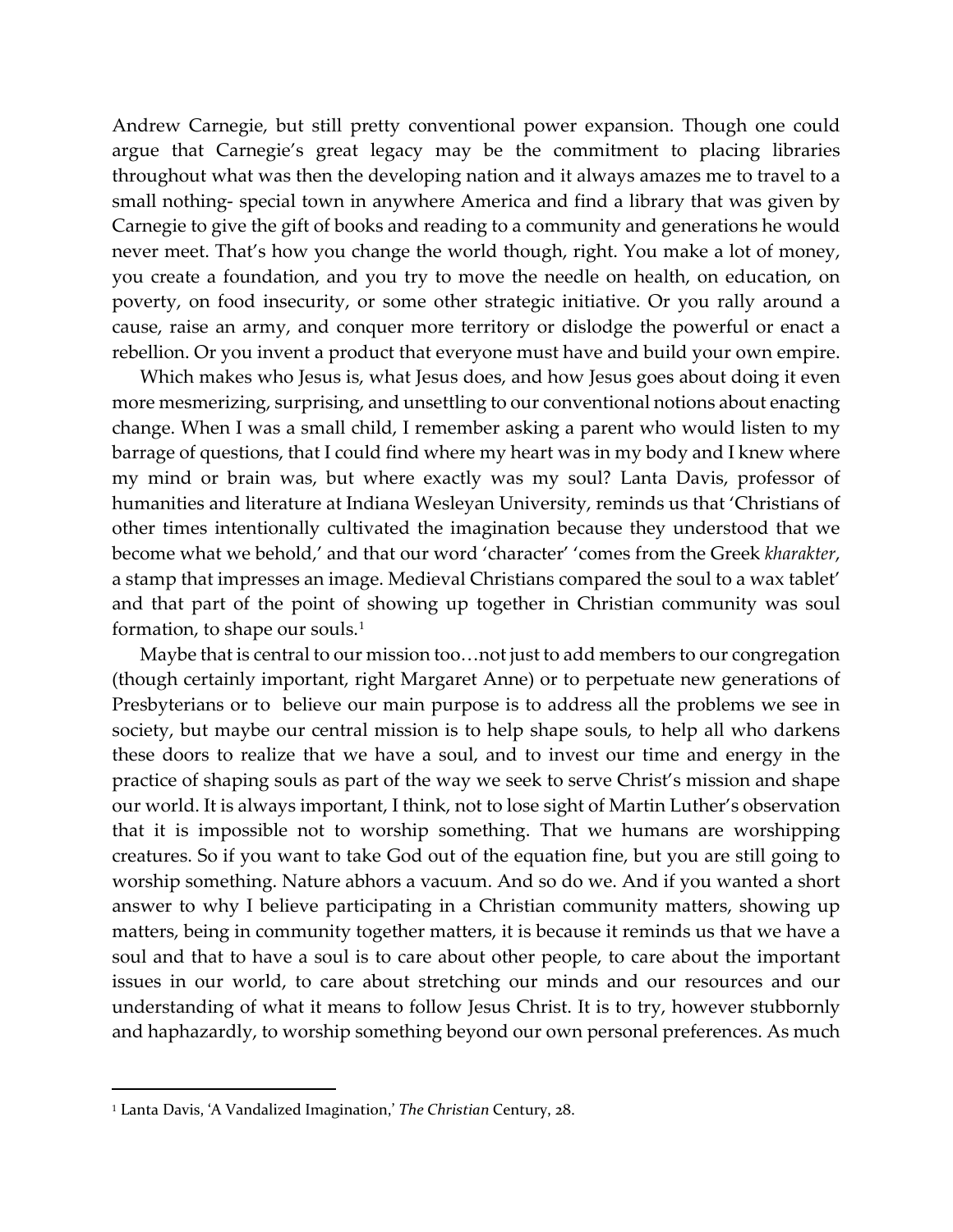as we prefer it, as much as we might fight against within ourselves, there is no such thing as private Christianity.

Its interesting that Jesus' first act of ministry here in Luke's gospel is a very public one. He travels around his home region teaching at the surrounding communities and synagogues. And then he goes home to Nazareth and does the most unremarkable, mundane, un-radical thing you could ever possibly think of doing; he attends worship. If you are looking for a revolutionary and a someone who is going to burn the whole existing structure all down, I think Jesus is going to be a bit of a disappointment at times. How does he going about changing, saving, and being a Messiah to the world here in Luke as he begins his ministry? He goes to church. He travels to worshipping communities and teaches and he goes to his hometown, Nazareth, and Luke tells us 'he went to synagogue on the Sabbath day, as was his custom.' Theologian Karl Barth notices this odd way Jesus goes about changing the world, 'he did not separate Himself from the Galilean synagogues,' 'he was not really a 'reformer championing new orders against the old ones, contesting the latter in order to replace them by the former. He did not range Himself and His disciples with any of the existing parties. Nor did set up against them an opposing party.'[2](#page-2-0) Barth concludes that Jesus' existence was unsettling even as he did not come in as a rebel or revolutionary wanting to dismantle the existing structures and burn it all down. I am reminded of the quotation from Martin Luther King, Jr., whose birth we commemorated last week, that whom you would change, you must first love. Jesus brings about change, he initiates change, he goes about changing the world, at least in our passage here, not by ignoring or dismissing, but by showing up on the Sabbath Day, opening up the scriptures and reading them aloud, and proclaiming their fulfillment. Again, not exactly the opening act pyrotechnics, fireworks, and power play you would expect from a gamechanger, Savior of the world, and Messiah. Zuckerberg, Bezos, Caesar Augustus, they could all make a spectacular and splashy entrance. Jesus makes his entrance by basically doing what pretty much all of us did today. Getting up on the Sabbath and going to worship. And all he does once he gets there is to open the scroll and read scripture. Not even a sermon. Imagine that. Nevermind. Don't' imagine that.

Not long ago I heard a seminary professor quoted as saying that when you walk into a room and find an open Bible and you start reading it, watch out, something miraculous is about to happen. As the scriptures are read, heard, lived, and embodied in the life and limbs of the community attending to them, miraculous things happen. We discover our souls, we are reminded that we have not just been put on this earth to consume product or to make a living, but to make lives, lives that live and believe as our closing hymn puts it, we are here to become living echoes of the Word. In so doing we find that it is possible as that living Word speaks, that we are called to say something and do something that

<span id="page-2-0"></span><sup>2</sup> Karl Barth, CD IV/2, 171-173.